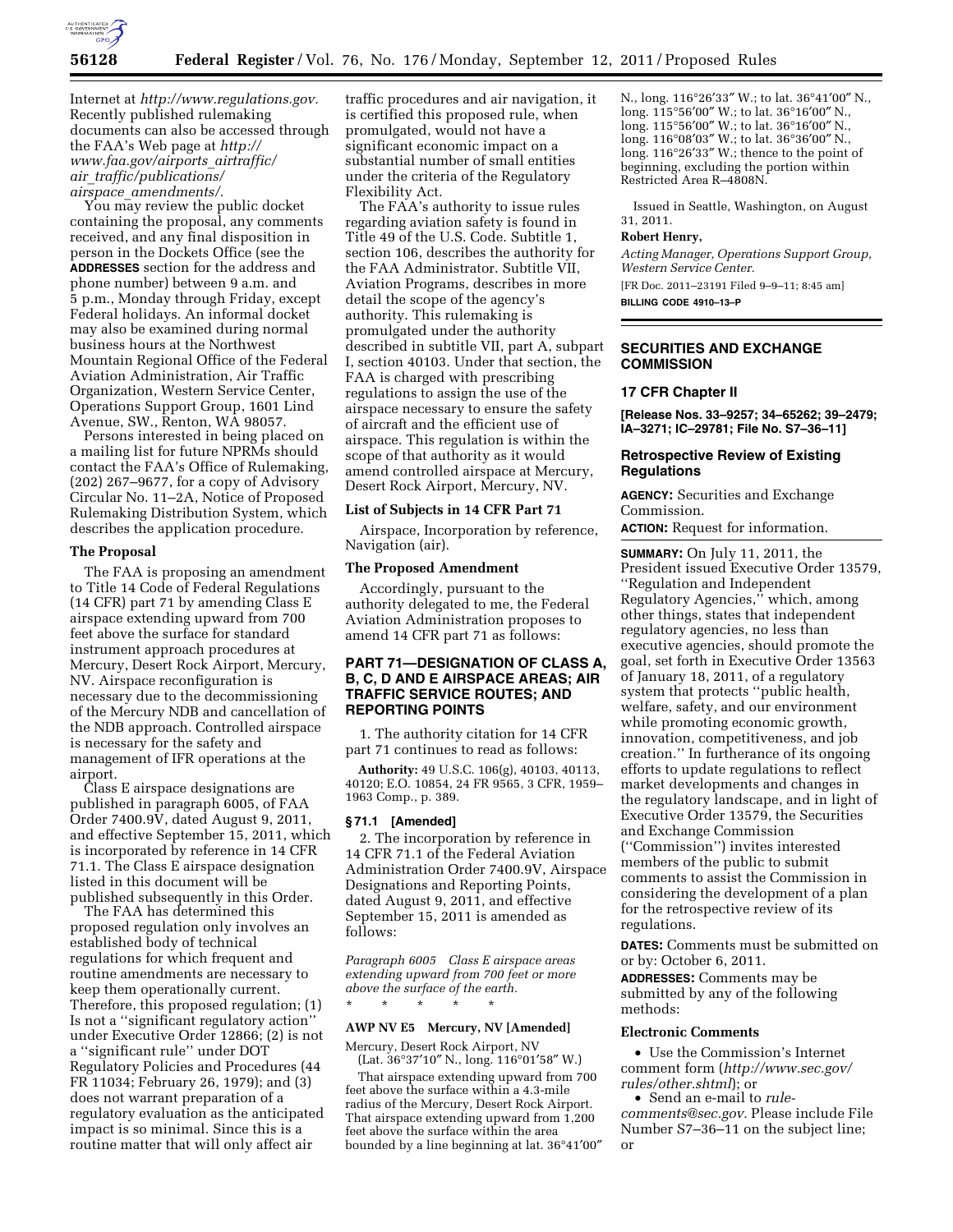• Use the Federal eRulemaking Portal (*<http://www.regulations.gov>*). Follow the instructions for submitting comments.

#### **Paper Comments**

• Send paper comments in triplicate to Elizabeth M. Murphy, Secretary, Securities and Exchange Commission, 100 F Street, NE., Washington, DC 20549–1090.

All submissions should refer to File Number S7–36–11. This file number should be included on the subject line if e-mail is used. To help us process and review your comments more efficiently, please use only one method. The Commission will post all comments on the Commission's Internet Web site (*<http://www.sec.gov/rules/other.shtml>*). Comments are also available for Web site viewing and printing in the Commission's Public Reference Room, 100 F Street, NE., Washington, DC 20549, on official business days between the hours of 10 a.m. and 3 p.m. All comments received will be posted without change; we do not edit personal identifying information from submissions. You should submit only information that you wish to make available publicly.

#### **FOR FURTHER INFORMATION CONTACT:**

Robert G. Bagnall, Attorney-Fellow, Office of the General Counsel, 202–551– 7939.

### **SUPPLEMENTARY INFORMATION:**

## **Background—Current Commission Processes for Retrospective Analysis of Existing Regulations**

Because today's financial markets are dynamic and fast-moving, the regulations affecting those markets and participants in these markets must be reviewed over time and revised as necessary so that the regulations continue to fulfill the Commission's mission. The Commission has long had in place formal and informal processes for the review of existing rules to assess the rules' continued utility and effectiveness in light of continuing evolution of the securities markets and changes in the securities laws and regulatory priorities. Key examples of the ongoing processes of the Commission and staff for review of existing rules include the following:

• The Commission and staff review existing regulations retrospectively as part of studies of broad substantive program areas. For example, in March 2011, the Commission initiated a broad review of offering and reporting requirements affecting issuers. The Commission posted a regulatory review Web page seeking suggestions from the public on ''modifying, streamlining,

expanding, or repealing existing rules to better promote economic growth, innovation, competitiveness and job creation'' consistent with our mandates to protect investors, maintain fair, orderly, and efficient markets, and facilitate capital formation.<sup>1</sup>

• Consistent with section 610(a) of the Regulatory Flexibility Act, the Commission annually reviews each of its rules that has become final within the past ten years. In connection with that review, the Commission publishes a list of the rules scheduled to be reviewed by the Commission staff during the next twelve months.2 The Commission's stated policy is to review all such final rules to assess their continued utility with a view to identifying those rules in need of modification or even rescission.3

• The Commission and staff frequently receive and consider suggestions to review existing rules through various types of communications, ranging from formal petitions for rulemaking to informal correspondence from investors, investor and industry groups, Congress, fellow regulators, the bar and the public.

• The Commission and staff frequently discuss the need to revisit existing rules through formal and informal public engagement, including advisory committees, roundtables, town hall meetings, speeches, conferences and other meetings.

• The Commission staff may identify existing regulations that may merit review through its compliance inspection and examination functions, enforcement investigations, and the receipt of requests for exemptive relief or Commission or staff guidance.

• A significant portion of the Commission's rulemaking activity already involves the consideration of changes to existing rules. Commission staff, in preparing rulemaking proposals, routinely consider related existing rules and assess whether to recommend changes to, or the elimination of, those existing rules.

#### **Executive Order 13579**

On July 11, 2011, the President signed Executive Order 13579, ''Regulation and Independent Regulatory Agencies.'' The

Executive Order states that independent regulatory agencies, to facilitate the periodic review of existing significant regulations, ''should consider how best to promote retrospective analysis of rules that may be outmoded, ineffective, insufficient, or excessively burdensome, and to modify, streamline, expand, or repeal them in accordance with what has been learned. The review of existing rules ''should also consider strengthening, complementing, or modernizing rules where necessary or appropriate—including, if relevant, undertaking new rulemaking.'' 4

Executive Order 13579 also states that, within 120 days, each independent agency ''should develop and release to the public a plan, consistent with law and reflecting its resources and regulatory priorities and processes, under which the agency will periodically review its existing significant regulations to determine whether any such regulations should be modified, streamlined, expanded, or repealed so as to make the agency's regulatory program more effective or less burdensome in achieving the regulatory objectives.''

## **Request for Comments**

In furtherance of its ongoing efforts to update regulations to reflect market developments and changes in the regulatory landscape, and in light of Executive Order 13579, the Commission invites public comments on the development of a plan for retrospective review of existing significant regulations. The Commission welcomes general comments on what the scope and elements of such a plan should be. In addition, the Commission encourages commenters to respond to the questions below:

1. What factors should the Commission consider in selecting and prioritizing rules for review?

2. How often should the Commission review existing rules?

3. Should different rules be reviewed at different intervals? If so, which categories of rules should be reviewed more or less frequently, and on what basis?

4. To what extent does relevant data exist that the Commission should consider in selecting and prioritizing rules for review and in reviewing rules, and how should the Commission assess such data in these processes? To what extent should these processes include

<sup>1</sup>*See [http://www.sec.gov/spotlight/](http://www.sec.gov/spotlight/regulatoryreviewcomments.shtml)  [regulatoryreviewcomments.shtml.](http://www.sec.gov/spotlight/regulatoryreviewcomments.shtml)* 

<sup>2</sup>*See, e.g.,* Regulatory Flexibility Agenda, Securities Act Release No. 9194 (March 3, 2011), 76 FR 40208 (July 7, 2011).

<sup>3</sup>When the Commission implemented the Regulatory Flexibility Act in 1980, it stated that it ''intend[ed] to conduct a broader review [than that required by that Act], with a view to identifying those rules in need of modification or even rescission.'' Securities Act Release No. 6302 (Mar. 20, 1981), 46 FR 19251 (Mar. 30, 1981).

<sup>4</sup>Memorandum for the Heads of Independent Regulatory Agencies, M–11–28, ''Executive Order 13579, ''Regulation and Independent Regulatory Agencies'' (July 22, 2011), *[http://](http://www.whitehouse.gov/sites/default/files/omb/memoranda/2011/m11-28.pdf) [www.whitehouse.gov/sites/default/files/omb/](http://www.whitehouse.gov/sites/default/files/omb/memoranda/2011/m11-28.pdf)  [memoranda/2011/m11-28.pdf.](http://www.whitehouse.gov/sites/default/files/omb/memoranda/2011/m11-28.pdf)*